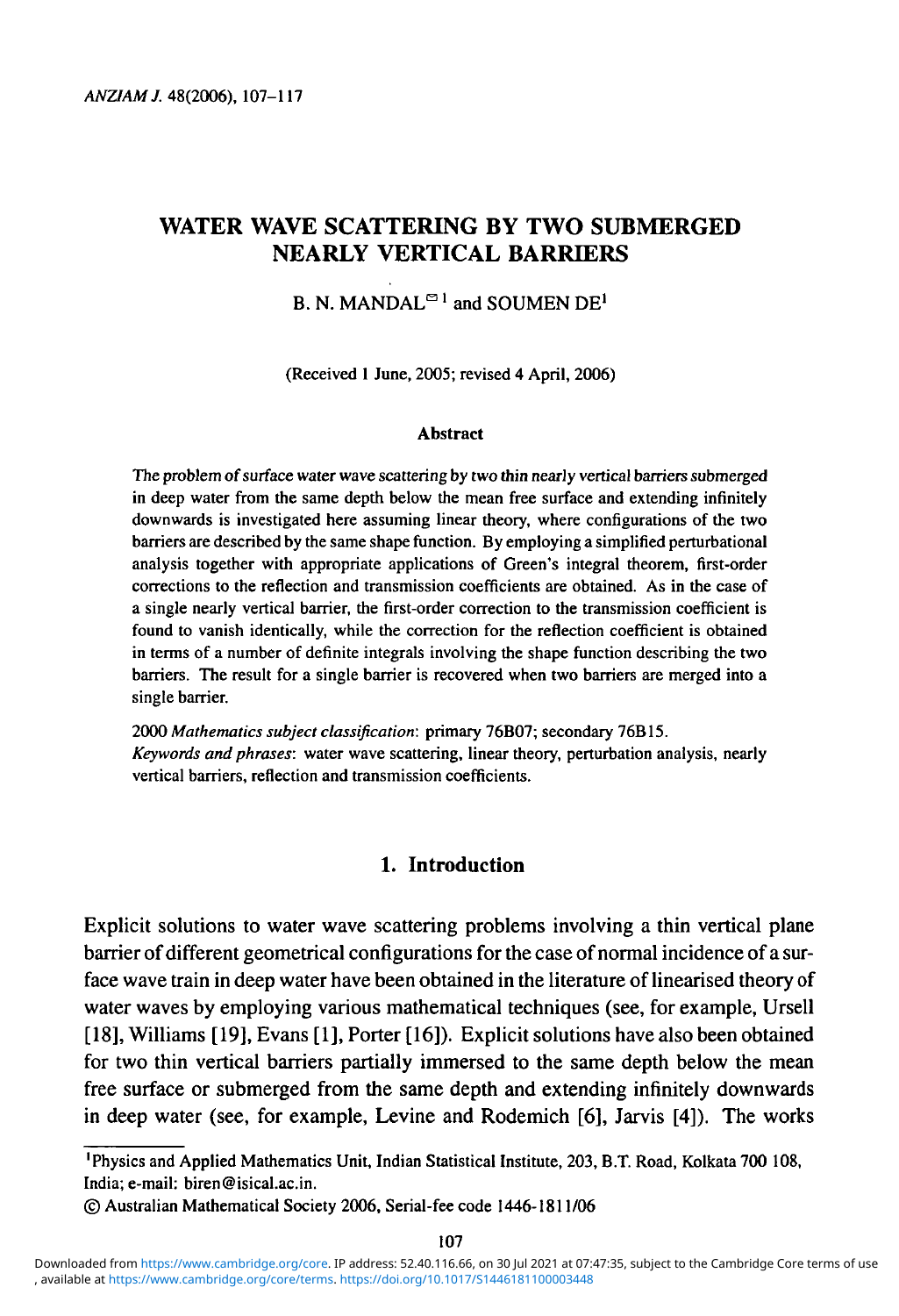of Levine and Rodemich [6] and Jarvis [4] employ the Schwartz-Christoffel transformation of complex variable theory. Evans and Morris [3] reinvestigated Levine and Rodemich's problem [6] of two equal surface-piercing barriers and obtained *approximate* expressions for the reflection and transmission coefficients which are simpler to compute numerically than Levine and Rodemich's *explicit* results [6] involving definite integrals whose integrands are complicated functions of elliptic integrals. For two unequal surface-piercing barriers in finite depth water, Mclver [12] used the method of matched eigenfunction expansions to obtain very accurate numerical estimates for the reflection and transmission coefficients. A substantial amount of research relating to water wave scattering problems involving thin vertical barriers has been carried out during the last six decades (see Mandal and Chakrabarti [8]). Problems involving thin curved barriers or inclined straight plane barriers have also been studied mostly by using hypersingular integral equation formulations (see, for example, Parsons and Martin [14] and [15], Midya *et al.* [13], Kanoria and Mandal [5], Mandal and Gayen (Chowdhury) [9]) which essentially involve somewhat heavy numerical computations in obtaining numerical estimates for the reflection and transmission coefficients. A thin plate in the form of a circular arc symmetric about the vertical through its centre was investigated by Mclver and Urka [11] by two methods, one based on the method of matched series expansions and the other based on Schwinger variational approximation.

If the thin barrier differs slightly from the vertical position and in general is of a curved nature described by a shape function, the corresponding scattering problem has no explicit solution. An integral equation formulation of the problem is always possible, whose explicit solution is almost impossible to obtain. For the case of a nearly vertical surface-piercing thin barrier, Shaw [17] employed a perturbational approach to obtain first-order corrections to the reflection and transmission coefficients  $R_1, T_1$ in terms of some definite integrals involving the shape function, which are however somewhat difficult to evaluate. He used a physical argument to prove that  $T_1$  vanishes identically and then used this result to simplify  $R_1$ . Soon afterwards Mandal and Chakrabarti [7] devised a simplified perturbation method employed for the governing partial differential equation, the boundary and other conditions, describing the original problem. This procedure reduced to first order, and the original problem became two problems involving a vertical barrier. The solution of the first problem is well known in the literature. Without solving the second problem, the first-order corrections  $R_1, T_1$ were obtained by simple applications of Green's integral theorem. That  $T_1$  vanishes identically was shown in a straightforward manner, and the result for  $R_1$  in the form obtained by Shaw [17] for the partially immersed barrier was also obtained without much effort. The complementary problem of a nearly vertical barrier submerged in deep water and extending infinitely downwards was also investigated by Mandal and Chakrabarti [7] by the same procedure. The case of a nearly vertical thin plate was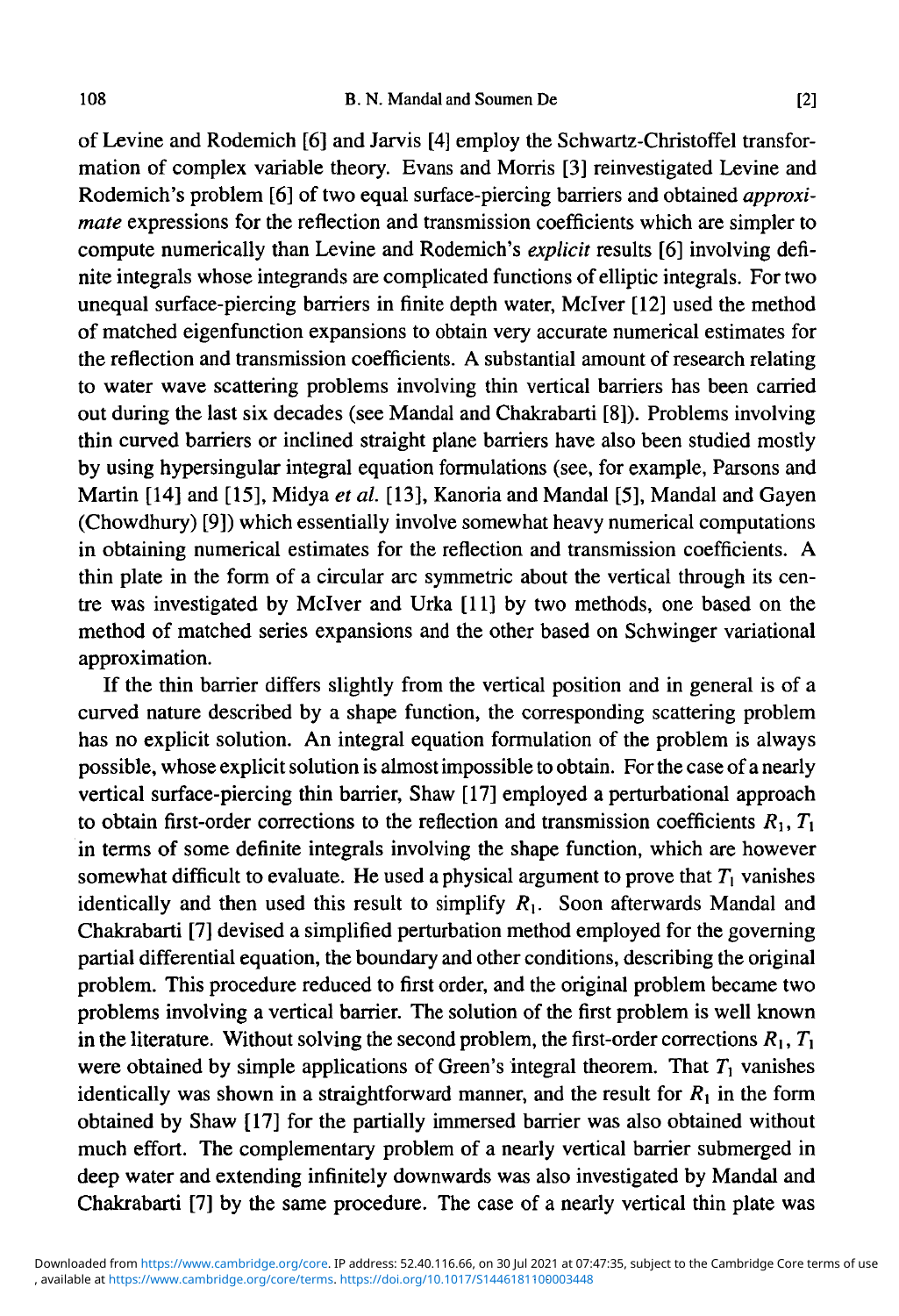considered by Mandal and Kundu [10] employing Shaw's [17] method as well as the method employed by Mandal and Chakrabarti [7].

In the present paper we consider the problem of water wave scattering by two nearly thin vertical barriers submerged in deep water from the same depth below the mean free surface and extending infinitely downwards, the two barriers being described by the same shape function. As mentioned earlier, the corresponding problem of two thin vertical barriers was investigated by Jarvis [4] wherein the potential function describing the motion in water was obtained in closed form in principle and the reflection and transmission coefficients were obtained in terms of some definite integrals. The problem of two nearly vertical barriers is investigated here by employing the aforesaid simplified perturbation analysis used by Mandal and Chakrabarti [7] and Mandal and Kundu [10] for the case of single nearly vertical barriers. The first-order corrections  $R_1, T_1$  to the reflection and transmission coefficients are obtained by appropriate use of Green's integral theorem. As in the case of a single barrier,  $T_1$  vanishes here identically while  $R_1$  is obtained in terms of definite integrals involving the shape function. The known results for a single submerged nearly vertical barrier are recovered when the two barriers are merged to a single barrier by making the distance between the two submerged edges of the barriers tend to zero.

By using the complementarity theorem that the transmission coefficient remains unaltered if the scattering body is reversed but the incident field is left unchanged, the first-order correction  $T_1$  to the transmission coefficient can be shown to vanish identically. This result holds for any number of barriers.

### **2. Statement of the problem**

We consider the two-dimensional problem of water wave scattering, assuming linear theory, by two fixed nearly vertical barriers submerged in deep water from the same depth below the mean free surface whose position is given by  $y = 0$ , the y-axis being chosen vertically downwards into the fluid region, and the  $x$ -axis taken along the direction of an incoming train of surface waves. The co-ordinate system is nondimensionalised with respect to depth of the upper edges of the barriers.

Let the configurations of the barriers be described by  $x = \pm a + \epsilon c(y)$ ,  $y \ge 1$ , where  $\epsilon$  is a small nondimensional number signifying the nearness of the nearly vertical barriers and  $c(y)$  is the shape function defined for  $y \ge 1$  satisfying  $c(1) = 0$ and is a bounded and continuous function of y. Assuming the motion in the fluid to be irrotational and simple harmonic in time *t* with angular frequency  $\sigma$ , it can be described by a velocity potential  $Re{\phi(x, y)e^{-i\sigma t}}$ .

Then  $\phi(x, y)$  satisfies the Laplace equation

$$
\nabla^2 \phi = 0 \quad \text{in the fluid region,} \tag{2.1}
$$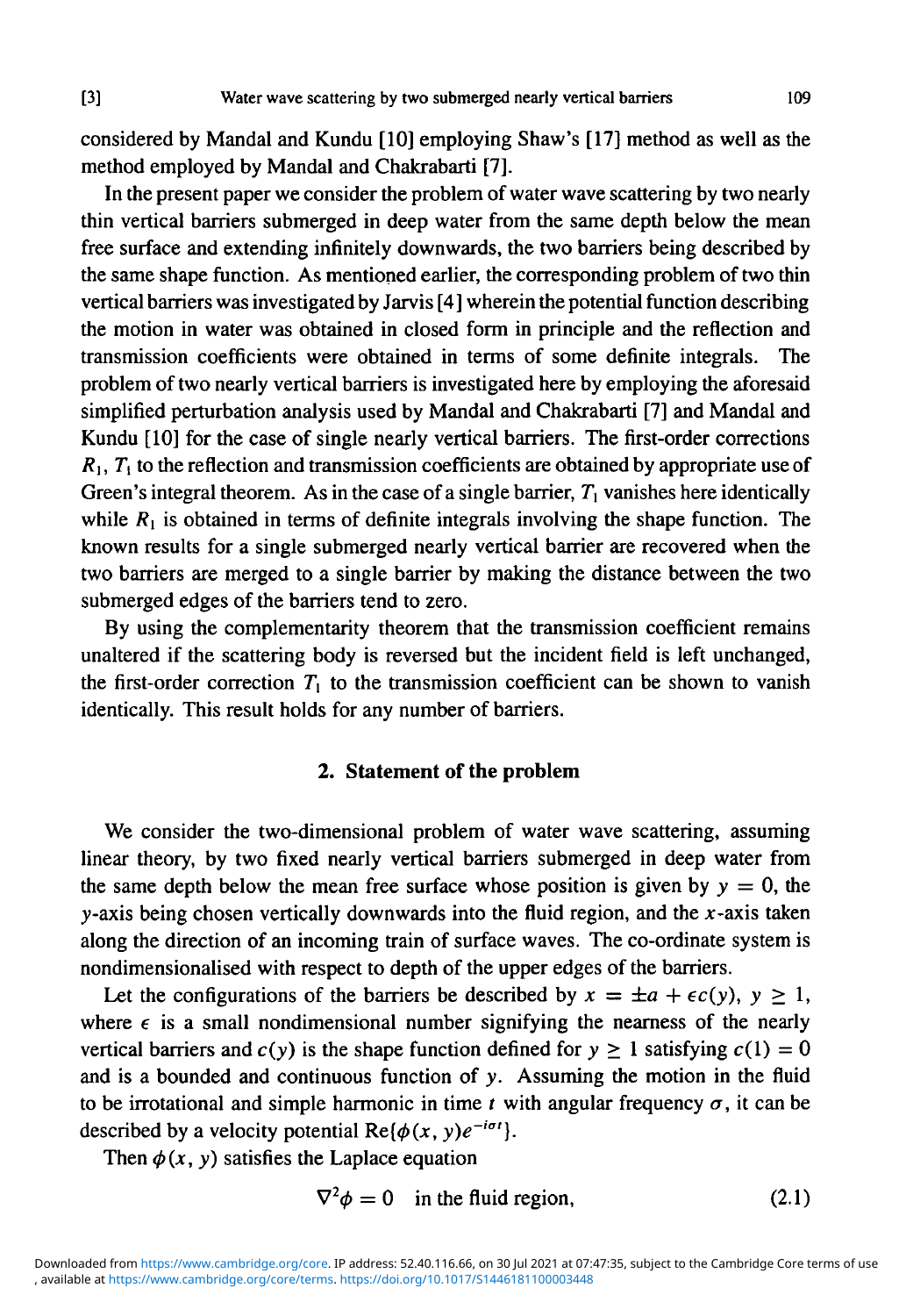the linearised free surface condition

$$
k\phi + \phi_y = 0 \quad \text{on } y = 0,\tag{2.2}
$$

with  $k = \sigma^2/g$ , g being the acceleration due to gravity, the barrier conditions

$$
\frac{\partial \phi}{\partial n} = 0 \quad \text{on } x = \pm a + \epsilon c(y), \ y \ge 1,
$$
 (2.3)

where *n* denotes the normal to the surface of the curved barriers, the edge conditions

$$
r^{1/2}\nabla\phi \quad \text{is bounded as } r \to 0,
$$
 (2.4)

where *r* is the distance from the points (±a, 1), the deep water conditions

$$
\phi, \nabla \phi \to 0 \quad \text{as } y \to \infty,
$$
\n(2.5)

and finally, the infinity requirements given by

$$
\phi(x, y) \sim \begin{cases} T\phi^{\text{inc}}(x, y) & \text{as } x \to \infty, \\ \phi^{\text{inc}}(x, y) + R\phi^{\text{inc}}(-x, y) & \text{as } x \to -\infty. \end{cases}
$$
 (2.6)

In the condition (2.6),  $R$  and  $T$  respectively denote the (complex) reflection and transmission coefficients to be determined and

$$
\phi^{\text{inc}}(x, y) = e^{-ky + ikx} \tag{2.7}
$$

denotes the incident wave potential propagating from the direction of  $x = -\infty$ .

## **3. Method of solution**

For nearly vertical barriers, the parameter  $\epsilon$  can be assumed to be very small. The boundary conditions (2.3) on the nearly vertical barriers can be expressed as

$$
\frac{\partial \phi(\pm a \pm 0, y)}{\partial x} - \epsilon \frac{d}{dy} \left\{ c(y) \frac{\partial \phi(\pm a \pm 0, y)}{\partial y} \right\} + O(\epsilon^2) = 0 \quad \text{for } y > 1, \quad (3.1)
$$

where  $\pm 0$  denote values on two sides of each barrier. The forms of the approximate boundary conditions (3.1) suggest that  $\phi$ , R and T have the following perturbational expansions, in terms of the small parameter *e:*

$$
\phi(x, y; \epsilon) = \phi_0(x, y) + \epsilon \phi_1(x, y) + o(\epsilon^2),
$$
  
\n
$$
R(\epsilon) = R_0 + \epsilon R_1 + o(\epsilon^2),
$$
  
\n
$$
T(\epsilon) = T_0 + \epsilon T_1 + o(\epsilon^2).
$$
\n(3.2)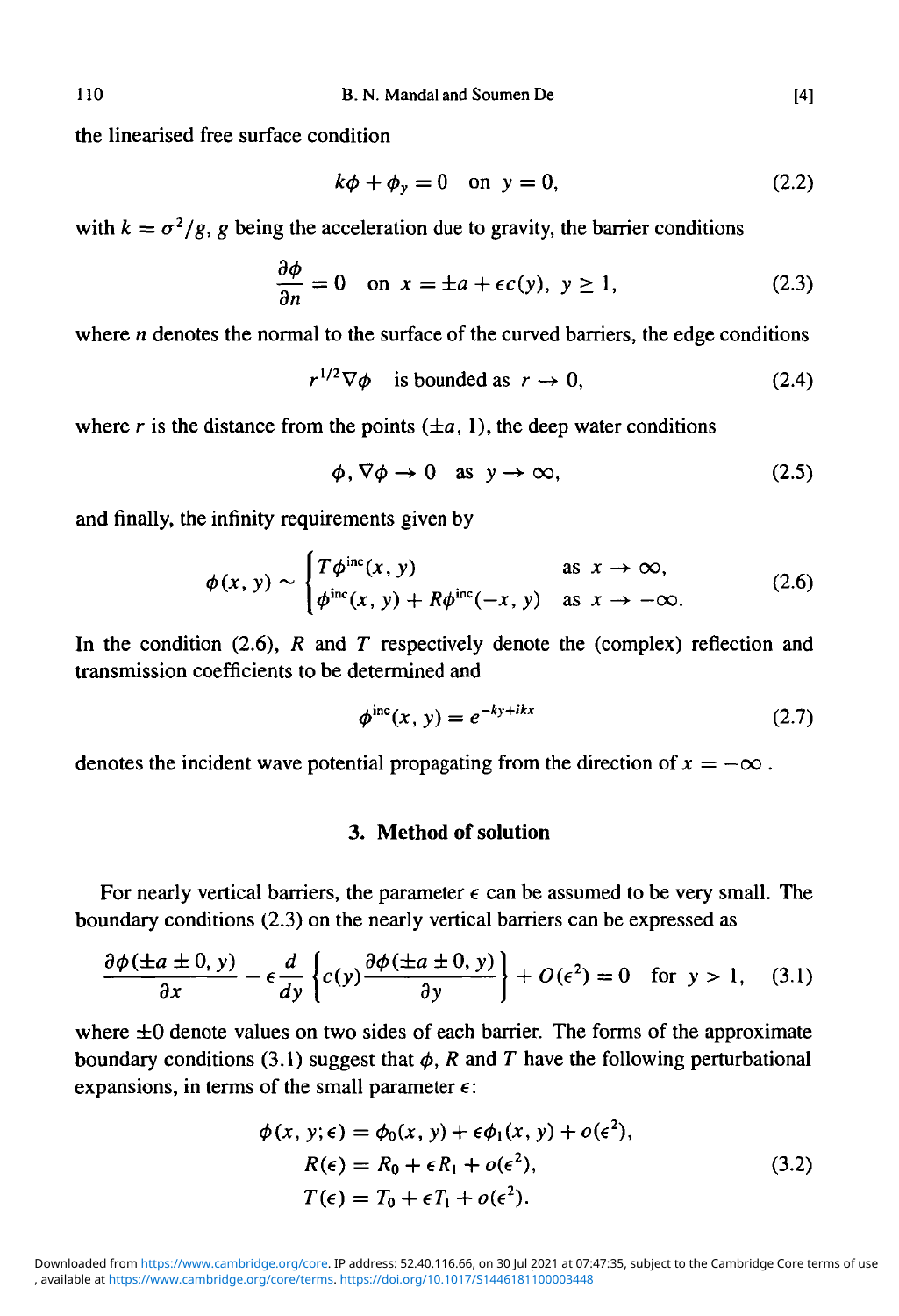Substituting the expansions (3.2) into the basic partial differential equation (2.1), the free surface condition (2.2), the approximate boundary conditions (3.1) and the condition (2.4)–(2.6), we find, after equating the coefficients of identical powers of  $\epsilon$ on both sides of the results, that  $\phi_0$  and  $\phi_1$  satisfy the following two problems  $P_1$  and  $P_2$ respectively.

PROBLEM  $P_1$ . The function  $\phi_0$  satisfies

(i) 
$$
\nabla^2 \phi_0 = 0
$$
 in  $y > 0$ ,  $-\infty < x < \infty$ ; \n(ii)  $k\phi_0 + \phi_{0y} = 0$  on  $y = 0$ ; \n(iii)  $\phi_{0x} = 0$  on  $x = \pm a$ ,  $y > 1$ ; \n(iv)  $r^{1/2} \nabla \phi_0$  is bounded as  $r = \left\{ (x \pm a)^2 + (y - 1)^2 \right\}^{1/2} \rightarrow$  \n(v)  $\phi_0, \nabla \phi_0 \rightarrow 0$  as  $y \rightarrow \infty$ ; \n(vi)  $\phi_0(x, y) \sim \begin{cases} T_0 e^{-ky + ikx} & \text{as } x \rightarrow \infty, \\ e^{-ky + ikx} + R_0 e^{-ky - ikx} & \text{as } x \rightarrow -\infty. \end{cases}$ 

PROBLEM  $P_2$ . The function  $\phi_1$  satisfies

|<br>|<br>|

(i) 
$$
\nabla^2 \phi_1 = \text{in } y > 0, -\infty < x < \infty;
$$
  
\n(ii)  $k\phi_1 + \phi_1 = 0$  on  $y = 0;$   
\n(iii)  $\frac{\partial \phi_1(\pm a \pm 0, y)}{\partial x} = \frac{d}{dy} \left\{ c(y) \frac{\partial \phi_0(\pm a \pm 0, y)}{\partial y} \right\}, y > 1;$   
\n(iv)  $r^{1/2} \nabla \phi_1$  is bounded as  $r = \left\{ (x \pm a)^2 + (y - 1)^2 \right\}^{1/2} \rightarrow$   
\n(v)  $\phi_1, \nabla \phi_1 \rightarrow 0$  as  $y \rightarrow \infty;$   
\n(vi)  $\phi_1(x, y) \sim \begin{cases} T_1 e^{-ky + ikx} & \text{as } x \rightarrow \infty, \\ R_1 e^{-ky - ikx} & \text{as } x \rightarrow -\infty. \end{cases}$ 

Problem  $P_1$  corresponds to water wave scattering by two thin vertical barriers submerged from the same depth below the mean free surface of a deep water. Its explicit solution was obtained by Jarvis [4] by using complex variable theory. His results are reproduced in Appendix A in an equivalent form for the purpose of their use in obtaining the first-order corrections  $R_1$  and  $T_1$  to the reflection and transmission coefficients appearing in Problem P2.

Without solving Problem  $P_2$  fully,  $R_1$  and  $T_1$  can be obtained by employing Evans's [2] idea. To find  $R_1$ , we apply Green's integral theorem to the functions  $\phi_0(x, y)$  and  $\phi_1(x, y)$  in the region bounded by the lines

$$
y = 0
$$
 and  $y = Y$ ,  $x \in [-X, X];$   
\n $x = X$  and  $x = -X$ ,  $y \in [0, Y];$   
\n $x = a \pm 0$  and  $x = -a \pm 0$ ,  $y \in [1, Y];$ 

 $0:$ 

 $0:$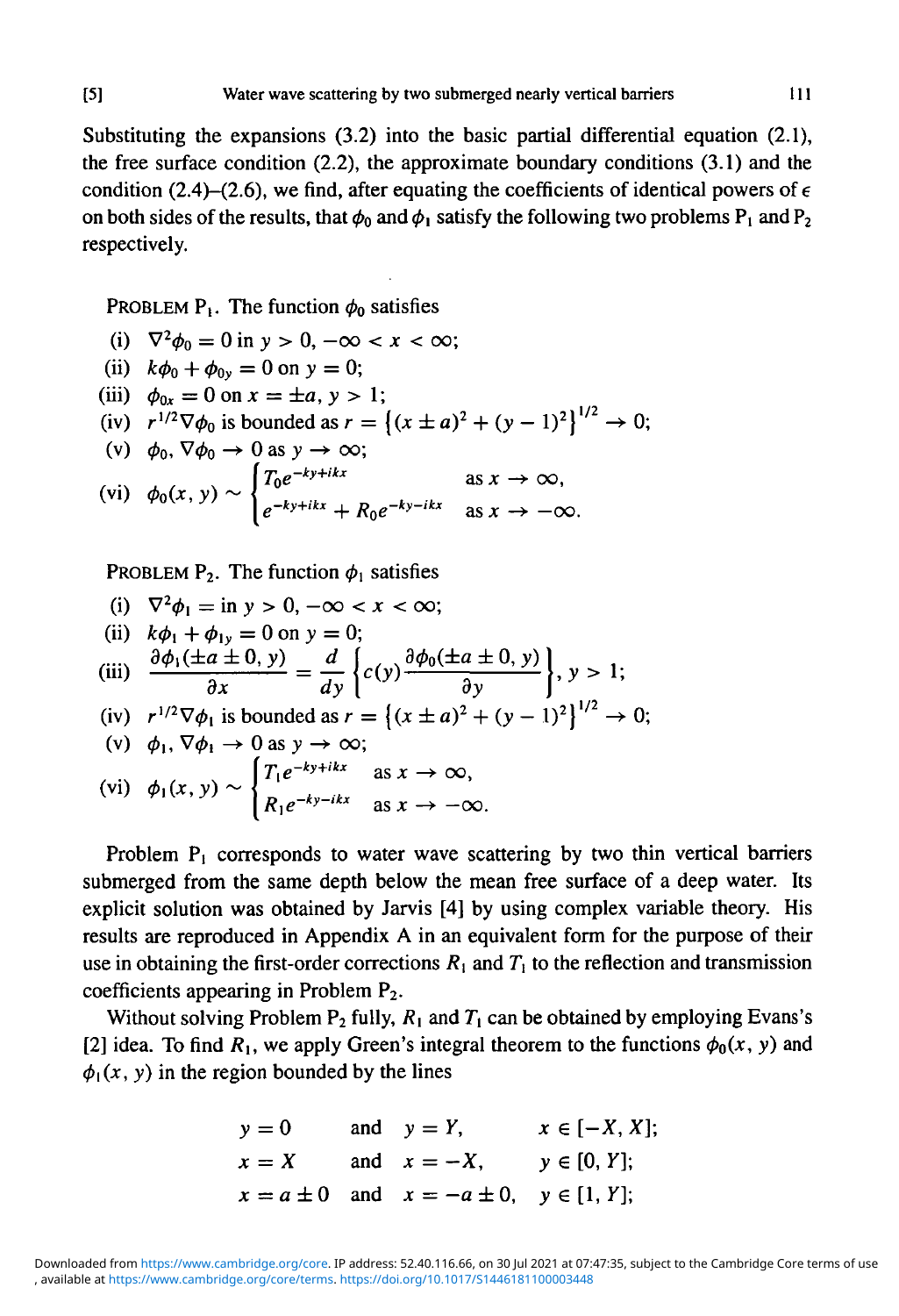and circles of small radius  $\delta$  with centres at  $(\pm a, 1)$  and ultimately make X, Y tend to infinity and  $\delta$  tend to zero. Using arguments similar to Evans [2], we obtain

$$
iR_1 = \int_1^{\infty} \left\{ \phi_0(a_+, y) \frac{\partial \phi_1(a_+, y)}{\partial x} - \phi_0(a_-, y) \frac{\partial \phi_1(a_-, y)}{\partial x} \right\} dy
$$
  
+ 
$$
\int_1^{\infty} \left\{ \phi_0(-a_+, y) \frac{\partial \phi_1(-a_+, y)}{\partial x} - \phi_0(-a_-, y) \frac{\partial \phi_1(-a_-, y)}{\partial x} \right\} dy, \quad (3.3)
$$

where  $a_$  and  $a_+$  stand for  $a - 0$  and  $a + 0$  to shorten the notation. Using condition (iii) of P<sub>2</sub> in (3.3), integrating by parts and using  $c(1) = 0$ , we find that

$$
iR_1 = \int_1^{\infty} c(y) \left[ \frac{d}{dy} \left\{ \phi_0(a_-, y) + \phi_0(-a_+, y) \right\} \frac{d}{dy} \left\{ \phi_0(a_-, y) - \phi_0(-a_+, y) \right\} - \frac{d}{dy} \left\{ \phi_0(a_+, y) + \phi_0(-a_-, y) \right\} \frac{d}{dy} \left\{ \phi_0(a_+, y) - \phi_0(-a_-, y) \right\} \right] dy. \quad (3.4)
$$

Using the expressions for  $\phi_0(\pm a \pm 0, y)$  given in (A.5), the relation (3.4) produces

$$
\frac{iR_1}{4} = \int_1^{\infty} c(y) \left[ A \left\{ k P_2(y) e^{-ky} - \xi_2(-y) W(\xi_2(-y)) \right\} - H k e^{-ky} \right] \times \left[ B \left\{ k Q_2(y) e^{-ky} - W(\xi_2(-y)) \right\} - G k e^{-ky} \right] dy
$$

$$
- \int_1^{\infty} c(y) \left[ A \left\{ k P_1(y) e^{-ky} + \xi_1(-y) W(\xi_1(-y)) \right\} + H k e^{-ky} \right] \times \left[ B \left\{ k Q_1(y) e^{-ky} + W(\xi_1(-y)) \right\} + G k e^{-ky} \right] dy,
$$
(3.5)

where the constants  $G$  and  $H$  are given by

$$
G = BM_1 + D \sin ka, \quad H = AL_1 + C \cos ka.
$$

The functions  $P_n(y)$  and  $Q_n(y)$ ,  $n = 1, 2$ , and the various constants are given in Appendix A. The integrals appearing in (3.5) can be evaluated numerically, once the form of  $c(y)$  is known.

To determine  $T_1$ , we next use Green's integral theorem for the functions  $\psi_0(x, y)$ (=  $\phi_0(-x, y)$ ) and  $\phi_1(x, y)$  in the region mentioned above and we find, on using condition (iii) of  $P_2$ , and integrating by parts, that  $T_1 \equiv 0$ , since  $c(1) = 0$ .

This holds good irrespective of the shape of the barriers. Thus the first-order correction to the transmission coefficient vanishes identically for the two nearly vertical barriers also, as was the case for a single nearly vertical barrier. It is rather obvious to observe that the above idea of using Green's theorem for the functions  $\hat{\psi}_0(x, y)$  $(=\hat{\phi}_0(-x, y))$  and  $\hat{\phi}_1(x, y)$  in a suitably designed region, gives rise to the conclusion that  $\hat{T}_1 \equiv 0$ , where the notation  $\hat{\phi}_0$ ,  $\hat{\phi}_1$ ,  $\hat{T}_1$  has obvious meanings which correspond to the problem of scattering by an arbitrary number *n* (say), of nearly vertical barriers represented by  $x = a_j + \epsilon c(y)$ ,  $y \in (d, \infty)$  with  $c(d) = 0$ ,  $j = 1, 2, ..., n$ .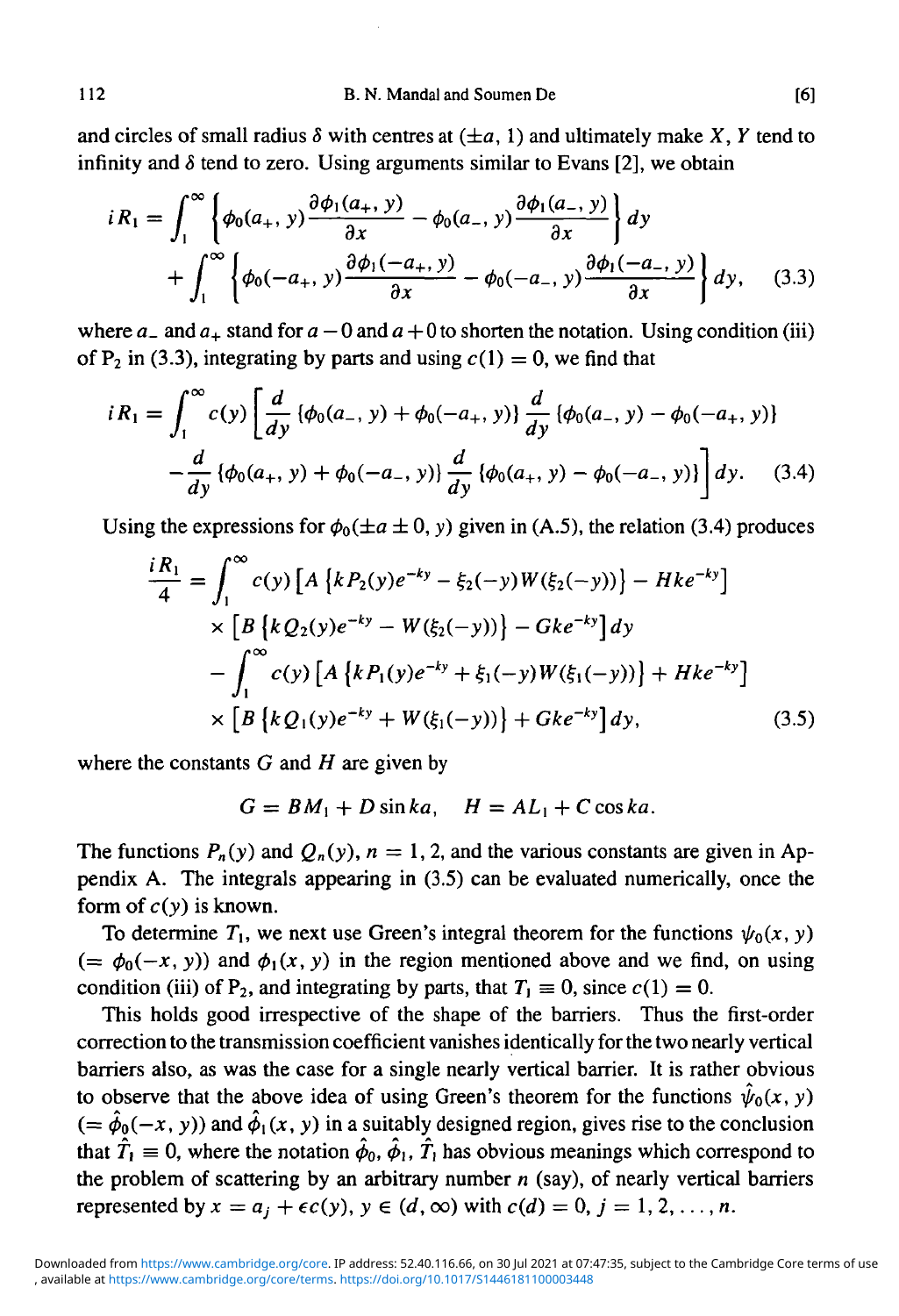#### **4. Conclusion**

A simplified perturbational analysis together with appropriate use of Green's integral theorem is employed to obtain first-order corrections to the reflection and transmission coefficients for two nearly vertical barriers completely submerged in deep water. The first-order correction to the transmission coefficient is found to be identically zero as was the case for a single barrier. The first-order correction to the reflection coefficient is obtained in terms of definite integrals involving the shape function describing the barriers. If the two barriers are made to assume the shape of a single barrier, the results for first-order correction to the reflection coefficient for a single barrier are recovered.

In fact, this last result involving the transmission coefficient holds good for an arbitrary number of nearly vertical barriers, that is,  $\hat{T}_1 \equiv 0$ , for an arbitrary number of barriers. That such a result is in fact valid can be expected because of the *complementarity theorem* stated (without proof) by Shaw [17]. The analysis of the present paper has thus established the complementarity theorem of Shaw [17] in a somewhat constructive manner, as explained above.

#### **Acknowledgements**

The authors thank Prof. A. Chakrabarti of IISc, Bangalore, India, for some discussion. They also thank the referees for their suggestions to revise the paper in the present form. This work is partially supported by CSIR, New Delhi.

### **Appendix A.**

To reproduce the results of Jarvis [4], we introduce a second complex unit *j* which does not interact with the complex unit *i,* and is used to denote the complex variable  $z = x + jy$ . Then  $\phi_0(x, y)$  is given by

$$
\phi_0(x, -y) = \text{Re}_j w(z), \tag{A.1}
$$

where

$$
w(z) = e^{-jkz} \int_{j\infty}^{z} \{A\zeta(u) + B\} f(\zeta(u)) e^{jku} du + (C+jD)e^{-jkz}, \tag{A.2}
$$

 $\zeta$  and z being related by

$$
z = \frac{2a}{\pi} \left[ \frac{(\alpha^2 - 1)\zeta}{(1 - \zeta^2)^{1/2}} - j \log \left\{ (1 - \zeta^2)^{1/2} + j\zeta \right\} \right],
$$
 (A.3)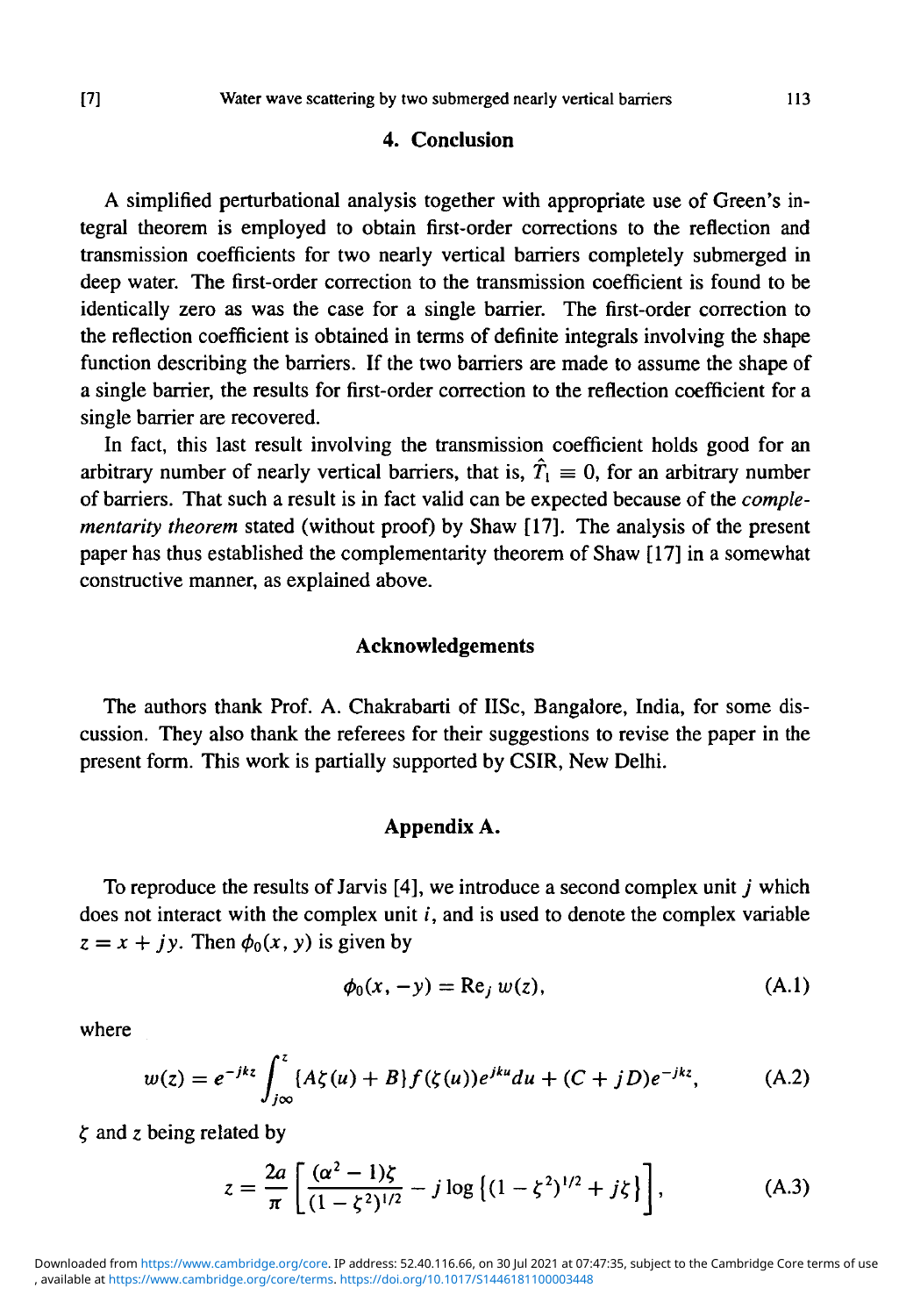where  $\alpha$  is a real number satisfying

$$
\alpha(\alpha^2 - 1)^{1/2} + \log \left\{ \alpha + (\alpha^2 - 1)^{1/2} \right\} = \frac{\pi}{2a}
$$
 (A.4)

and *A, B, C, D* are real constants with respect to *j .*

It may be noted that relation  $(A.3)$  denotes a mapping of the whole complex z-plane cut from  $\pm a \pm j$  to  $\pm a \pm j \infty$  into the complex  $\zeta$ -plane cut from  $\pm 1$  to  $\pm \infty$ , and that a branch of  $(1 - \zeta^2)^{1/2}$  is chosen which is real and positive when  $\zeta = 0$ . The cuts in the z-plane are mapped into those in the  $\zeta$ -plane and the x-axis is mapped onto the section  $-1 \leq Re_i \zeta \leq 1$  of the real axis in the  $\zeta$ -plane. Also the points  $z = \pm a \pm i$ in the z-plane correspond to the points  $\zeta = \pm \alpha \pm i0$  in the  $\zeta$ -plane.

The constants *A, B,C, D* (real with respect to *j)* are given by

$$
A = (Le^{ika} - I \csc ka)^{-1}, \quad B = (Me^{ika} + iJ \sec ka)^{-1},
$$
  

$$
C = -AI \csc ka, \qquad D = BJ \sec ka,
$$

where

$$
(I, J) = \text{Re}_j \int_{-1}^{1} (\zeta, 1) f(\zeta) e^{-kv} dv
$$

with  $\zeta = \zeta(a + jv), -1 \le v \le 1$ , and

$$
(L, M) = e^{-jka} \int_{\Gamma} (\zeta, 1) f(\zeta) e^{jkz} dz,
$$

where  $\Gamma$  is a loop around the cut  $z = a + jv$ ,  $(v > 1)$  in the z-plane. It may be noted that *L, M* are real constants.

The reflection and transmission coefficients  $R_0$ ,  $T_0$  for the problem of vertical barriers are given by

$$
R_0 = -iLA + MB\cos ka, \quad T_0 = (L\cos ka - I\sin ka)A - MB\cos ka,
$$

for which the energy identity  $|R_0|^2 + |T_0|^2 = 1$  is satisfied.

Explicit expressions for  $\phi_0$  on the two sides of the lines  $x = \pm a$ ,  $y > 1$  can be obtained from (A.I) and (A.2), and are given by

$$
\phi_0(a+0, y) = -e^{-ky} [AP_1(y) + BQ_1(y) - C \cos ka \n- D \sin ka - AL_1 - BM_1],
$$
\n
$$
\phi_0(-a+0, y) = -e^{-ky} [AP_2(y) - BQ_2(y) - C \cos ka \n+ D \sin ka - AL_1 + BM_1].
$$
\n(A.5)

Here  $\phi_0(a-0, y)$  is obtained from  $\phi_0(a+0, y)$  with  $P_1(y)$  replaced by  $P_2(y)$  and  $Q_1(y)$  replaced by  $Q_2(y)$ , while  $\phi_0(-a - 0, y)$  is obtained from  $\phi_0(-a + 0, y)$  with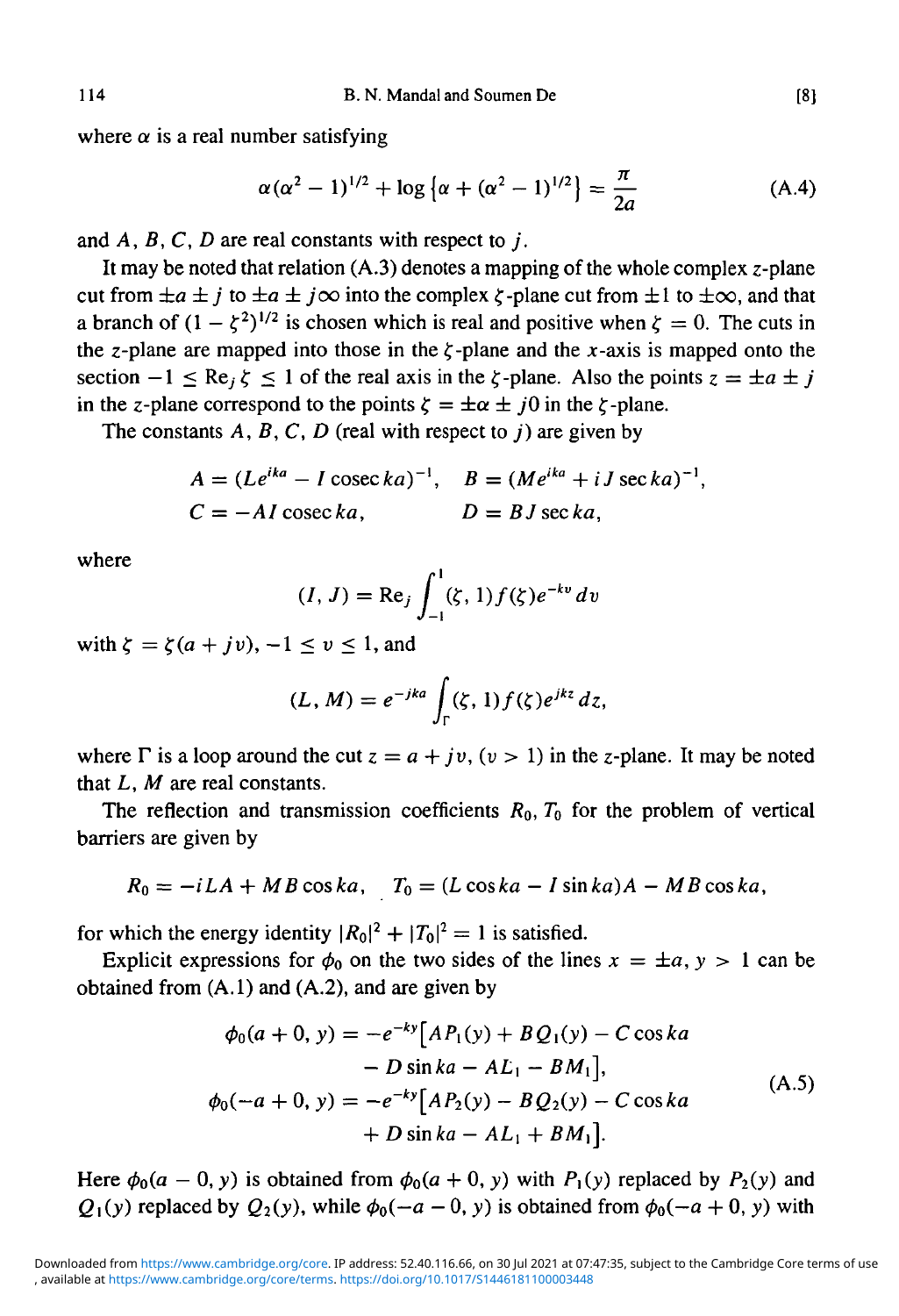$P_2(y)$  replaced by  $P_1(y)$  and  $Q_2(y)$  replaced by  $Q_1(y)$ . The functions  $P_n(y)$ ,  $Q_n(y)$ ,  $n = 1, 2$ , and the constants  $L_1$ ,  $M_1$  appearing in (A.5) are given by

$$
(P_n(y), Q_n(y)) = \int_{-1}^{-y} (\xi_n(v), 1) W(\xi_n(v)) e^{-kv} dv, \quad n = 1, 2,
$$
  

$$
(L_1, M_1) = \int_{1}^{\infty} (\xi_1(v), 1) W(\xi_1(v)) e^{-kv} dv,
$$
 (A.6)

where  $W(\xi) = (\xi^2 - 1)^{1/2} / (\xi^2 - \alpha^2)$ ,  $\xi_1(v)$  ( $> \alpha$ ) and  $\xi_2(v)$  ( $1 < \xi_2(v) < \alpha$ ) being the two real roots of

$$
(\alpha^2 - 1)\xi(\xi^2 - 1)^{-1/2} + \log\left\{\xi + (\xi^2 - 1)^{1/2}\right\} = \frac{\pi v}{2a}, \quad v > 1. \tag{A.7}
$$

#### **Appendix B.**

**Approximation** as  $a \rightarrow 0$ . We first note from (A.4) that for small a,

$$
\alpha \approx \left(\frac{\pi}{2a}\right)^{1/2},
$$

so that  $\alpha \rightarrow \infty$  as  $a \rightarrow 0$ .

For small values of a, that is, large values of  $\alpha$ , the real root  $\xi_1(v)$ ,  $(v > 1)$ , of (A.7) can be approximated as

$$
\xi_1(v) \approx \frac{1}{2} e^{1 + \alpha^2(v-1)}, \quad v > 1 \tag{B.1}
$$

and the other real root  $\xi_2(v)$ ,  $v > 1$ , can be approximated as

$$
\xi_2(v) \approx \frac{v}{(v^2 - 1)^{1/2}}, \quad v > 1.
$$
 (B.2)

Using (B.1) and (B.2) it can be shown that for small values of  $a$ ,  $(v > 1)$ 

$$
W(\xi_1) \approx \frac{2}{e^{1+\alpha^2(\upsilon-1)}}, \qquad \xi_1 W(\xi_1) \approx 1,
$$
  

$$
W(\xi_2) \approx \frac{-1}{\alpha^2(\upsilon^2-1)^{1/2}}, \quad \xi_2 W(\xi_2) \approx \frac{-\upsilon}{\alpha^2(\upsilon^2-1)},
$$

also  $M \approx K_0(k)/\alpha^2$ ,  $J \approx \pi I_0(k)/\alpha^2$ ,  $L \approx e^{-k}/k + U/\alpha^2$ ,  $I \approx V/\alpha^2$ , where  $I_0(k)$ and  $K_0(k)$  are modified Bessel functions and

$$
U=\int_1^\infty \frac{ye^{-ky}}{y^2-1} dy, \quad V=\int_{-1}^1 \frac{ye^{-ky}}{y^2-1} dy.
$$

, available at https://www.cambridge.org/core/terms. https://doi.org/10.1017/S1446181100003448 Downloaded from https://www.cambridge.org/core. IP address: 52.40.116.66, on 30 Jul 2021 at 07:47:35, subject to the Cambridge Core terms of use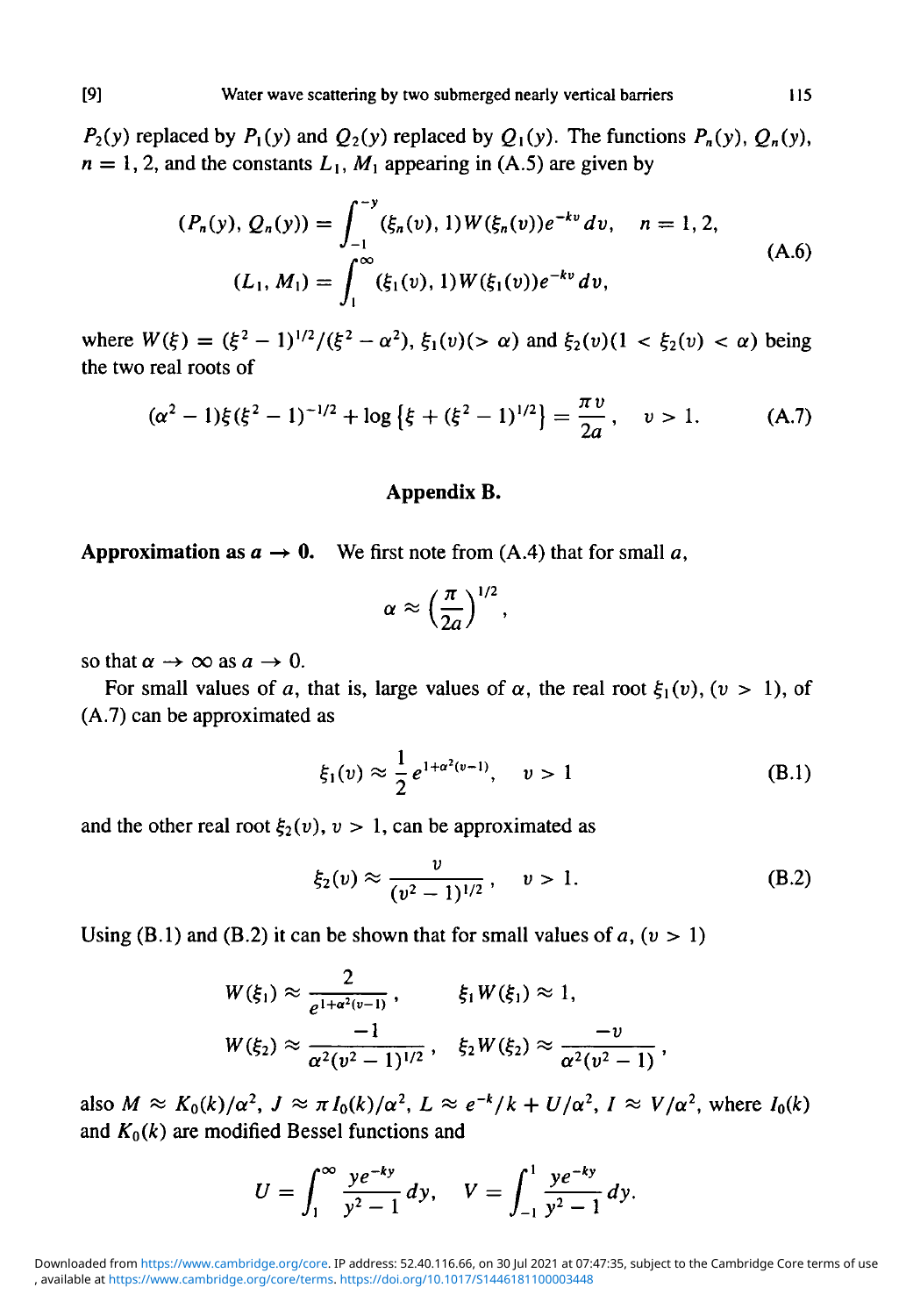Again for small values of  $a$ ,

$$
A \approx \frac{\pi k}{\pi e^{-k} - 2V}, \quad B \approx \frac{\alpha^2}{K_0(k) + i\pi I_0(k)},
$$
  

$$
C \approx \frac{-2V}{\pi e^{-k} - 2V}, \quad D \approx \frac{\pi I_0(k)}{K_0(k) + i\pi I_0(k)},
$$

also

$$
P_1(y) \approx \frac{1}{k}(e^k - e^{ky}), \qquad Q_1(y) \approx \frac{2}{e(\alpha^2 - k)} \left[ \frac{1}{e^{\alpha^2(y-1) - ky}} - \frac{1}{e^{2\alpha^2 - k}} \right],
$$
  
\n
$$
P_2(y) \approx \frac{1}{\alpha^2} \int_{-1}^{-y} \frac{ve^{-ky}}{v^2 - 1} dv, \qquad Q_2(y) \approx \frac{-1}{\alpha^2} \int_{-1}^{-y} \frac{e^{-ky}}{(v^2 - 1)^{1/2}} dv,
$$
  
\n
$$
H \approx 1 \quad \text{and} \qquad G \approx \frac{1}{K_0(k) + i\pi I_0(k)} \frac{\pi^2 k I_0(k)}{2\alpha^2}.
$$

Using these expressions in (3.5), and noting that the second integral contributes nothing as  $a \to 0$  and using the contribution of the first integral as  $a \to 0$ , we obtain

$$
\frac{iR_1}{4k} (K_0(k) + i\pi I_0(k)) \approx k \int_1^{\infty} c(y) e^{-2ky} \left( \int_1^y \frac{e^{kv}}{(v^2 - 1)^{1/2}} dv \right) dy
$$

$$
- \int_1^{\infty} c(y) \frac{e^{-ky}}{(y^2 - 1)^{1/2}} dy.
$$

This result coincides with the result obtained by Shaw [17] and Mandal and Chakrabarti [7] for a single completely submerged nearly vertical barrier.

#### **References**

- [1] D. V. Evans, "Diffraction of water waves by a submerged vertical plate",/ *Fluid Mech.* 40(1970) 433-451.
- [2] D. V. Evans, "A note on the wave produced by the small oscillations of a partially immersed vertical plate", *J. Inst. Maths. Applies.* 17 (1976) 135-140.
- [3] D. V. Evans and C. A. N. Morris, "Complementary approximations to the solution of a problem in water waves", *J. Ints. Maths. Applies.* 10 (1972) 1-9.
- [4] R. J. Jarvis, "The scattering of surface waves by two vertical plane barriers", *J. Inst. Maths. Applies.* 7(1971)207-215.
- [5] M. Kanoria and B. N. Mandal, "Water wave scattering by a submerged circular arc shaped plate", *Fluid Dyn. Res.* 31 (2002) 317-331.
- [6] H. Levine and F. Rodemich, "Scattering of surface waves on an ideal fluid", Tech. Rep. No. 78, Stanford Univ., Math. Stat. La., 1958.
- [7] B. N. Mandal and A. Chakrabarti, "A note on diffraction of water waves by a nearly vertical barrier", *IMA J. Appl. Math.* 43 (1989) 157-165.